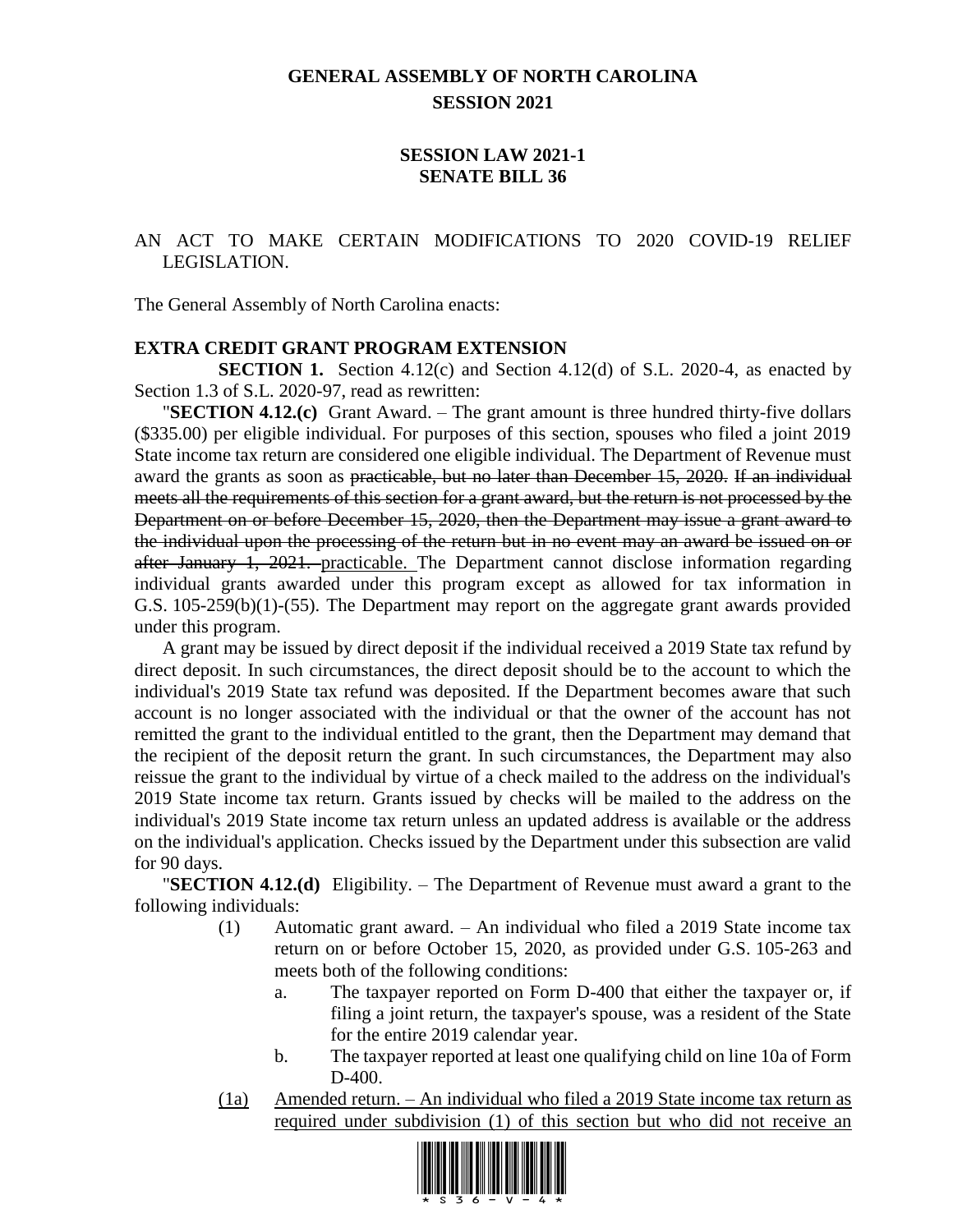automatic grant award because the taxpayer did not meet the eligibility conditions of that subdivision and who files an amended return satisfying the conditions of that subdivision on or before May 31, 2021.

- (2) Application for grant award. An individual who applied for a grant under this program on a form prescribed by the Secretary of Revenue postmarked on or before October 15, 2020, May 31, 2021, and meets all the following conditions:
	- a. The applicant did not file a 2019 State income tax return solely because the applicant's gross income for the 2019 taxable year did not exceed the State filing requirements for the taxpayer's filing status.
	- b. The applicant provides a name, mailing address, and any other information required by the Secretary.
	- c. The applicant reports that the applicant was a resident of the State for the entire 2019 calendar year.
	- d. The applicant reports the applicant had at least one child that met the conditions of a qualifying child, as that term is defined in Section 24 of the Internal Revenue Code, for the 2019 calendar year. The applicant must include the name, age, and social security number of the qualifying child. A child can only be claimed as a qualifying child by one applicant.
- (3) Optional application for grant award. An individual who filed a 2019 State income tax return as required under subdivision (1) of this subsection but who did not receive an automatic grant award because the taxpayer did not report a qualifying child on line 10a of Form D-400 on or before October 15, 2020, and who does not file an amended return correcting line 10a as provided under subdivision (1a) of this section, may apply for a grant under this program on a form prescribed by the Secretary of Revenue postmarked on or before May 31, 2021. The Secretary may accept applications from paid preparers or holders of a valid power of attorney on behalf of individuals applying for a grant under this subdivision. Applications received under this subdivision do not amend a taxpayer's tax return."

# **REPEAL REALLOCATION AUTHORITY**

**SECTION 2.** Section 1.9 of S.L. 2020-97 is repealed.

# **EXTEND CERTAIN DEADLINES FOR USE OF AND ADJUST COVID-19 FUNDS**

**SECTION 3.1.** Section 2.2 of S.L. 2020-4 reads as rewritten:

"**SECTION 2.2.** The Coronavirus Relief Fund (Fund) is established. The purpose of the Fund is to provide necessary and appropriate relief and assistance from the effects of COVID-19, consistent with the provisions of this act and subsequent legislation addressing the effects of COVID-19. The Fund shall be maintained as a special fund and administered by OSBM to carry out the provisions of this act and subsequent acts necessitated as a result of the COVID-19 outbreak. All funds allocated from the Fund must be used for necessary expenditures incurred due to the public health emergency with respect to COVID-19. Only expenditures incurred during the period that begins on March 1, 2020, and ends on December 30, 2020, the deadline established by applicable federal law and guidance are eligible for funding from this Fund."

**SECTION 3.2.** Section 3.3 of S.L. 2020-4, as amended by Section 3 of S.L. 2020-32, Section 4 of S.L. 2020-49, Section 1.1(d) of S.L. 2020-80, Section 3B(b) of S.L. 2020-88, Section 4.9(a) of S.L. 2020-91, and Section 1.2 of S.L. 2020-97, reads as rewritten:

"**SECTION 3.3.** Allocations of Funds. – OSBM shall allocate the funds appropriated in Section 3.2 of this act as follows: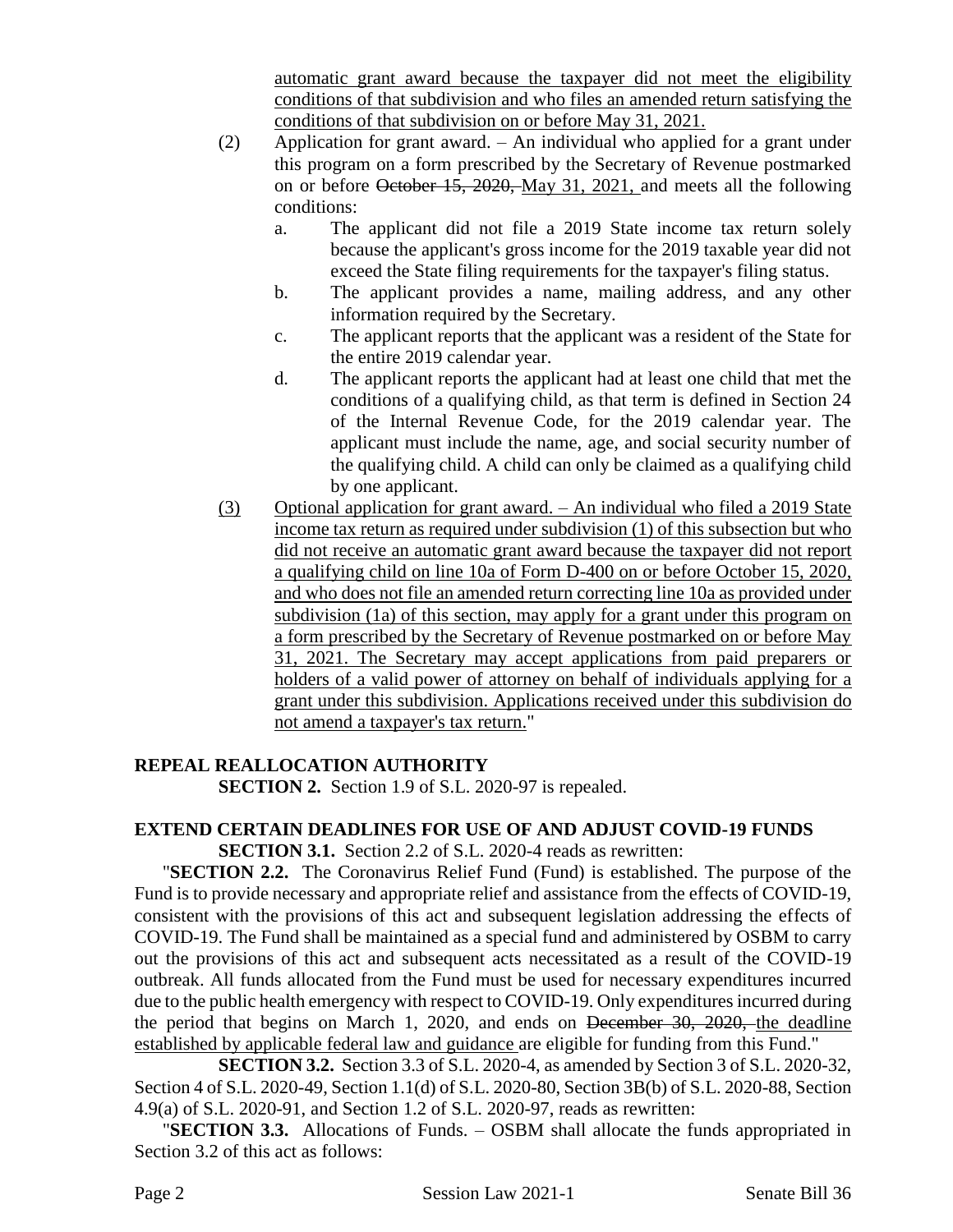- … (3) \$237,500,000 to OSBM to be used for the continuity of operation needs across State government. As referenced in Section 2.2 of this act, expenditures incurred during the period that begins on March 1, 2020, and ends on December 30, 2020, identified in that section are eligible for funding under this subdivision. Expenditures eligible under this subdivision may include, but are not limited to, covering overtime costs at mental health institutions, prisons, community corrections, juvenile facilities, and veterans homes; covering costs of pay provided to employees of the Division of Adult Correction and Juvenile Justice at the Department of Public Safety in accordance with The Communicable Disease Emergency Policy established by the Office of State Human Resources; covering costs of in-home monitoring for all nonviolent juvenile offenders and nonviolent, elderly, health-compromised, and near-release adult offenders; covering costs of personal protective equipment, COVID-19 testing, and hygienic supplies for the Division of Adult Correction and Juvenile Justice at the Department of Public Safety; rent and utility assistance; purchasing critical information technology equipment and software licenses; enhancing telepresence services in public safety facilities and the court system; and purchasing emergency sanitation and hygienic supplies. Provided that the United States Department of Labor does not approve additional funding for the Customer Call Center operated by the Division of Employment Security, funds may also be used to hire additional time-limited staff in the Customer Call Center to meet the unprecedented demand for services. Up to two million dollars (\$2,000,000) of the funds allocated in this subdivision may be used to establish a temporary North Carolina Pandemic Recovery Office in accordance with Section 4.3 of this act. Up to five hundred thousand dollars (\$500,000) of the funds allocated in this subdivision may be further allocated to the Office of the State Auditor to perform the requirements set forth in Section 1.8 of this act. OSBM shall provide a report to the Joint Legislative Commission on Governmental Operations no later than August 15, 2020, March 1, 2021, and quarterly thereafter until all funds have been allocated, detailing the allocation of funds under this subdivision. The Each report shall include which State agencies received allocations, the amounts disbursed, the amount spent and in the 2019-2020 which fiscal year, and for what purposes the funds were used by fund code and line-item detail.
- …

- (6) \$75,000,000 to the Department of Public Instruction for emergency school nutrition services, including innovative school meals, provided to students in response to COVID-19 by public school units participating in the National School Lunch Program, School Breakfast Program, or Summer Food Service Program from March 16, 2020, through December 30, 2020. the deadline established by applicable federal law and guidance. Funds for these services shall be allocated in the same manner as if the participating public school units were reimbursed by school meal receipts or federal funds.
- (12) \$10,000,000 to the Department of Public Instruction to be allocated in a manner consistent with the formula for the Instructional Support Allotment. These funds shall be used for contracted services provided no later than December 30, 2020, the deadline established by applicable federal law and guidance for school health support personnel to provide additional physical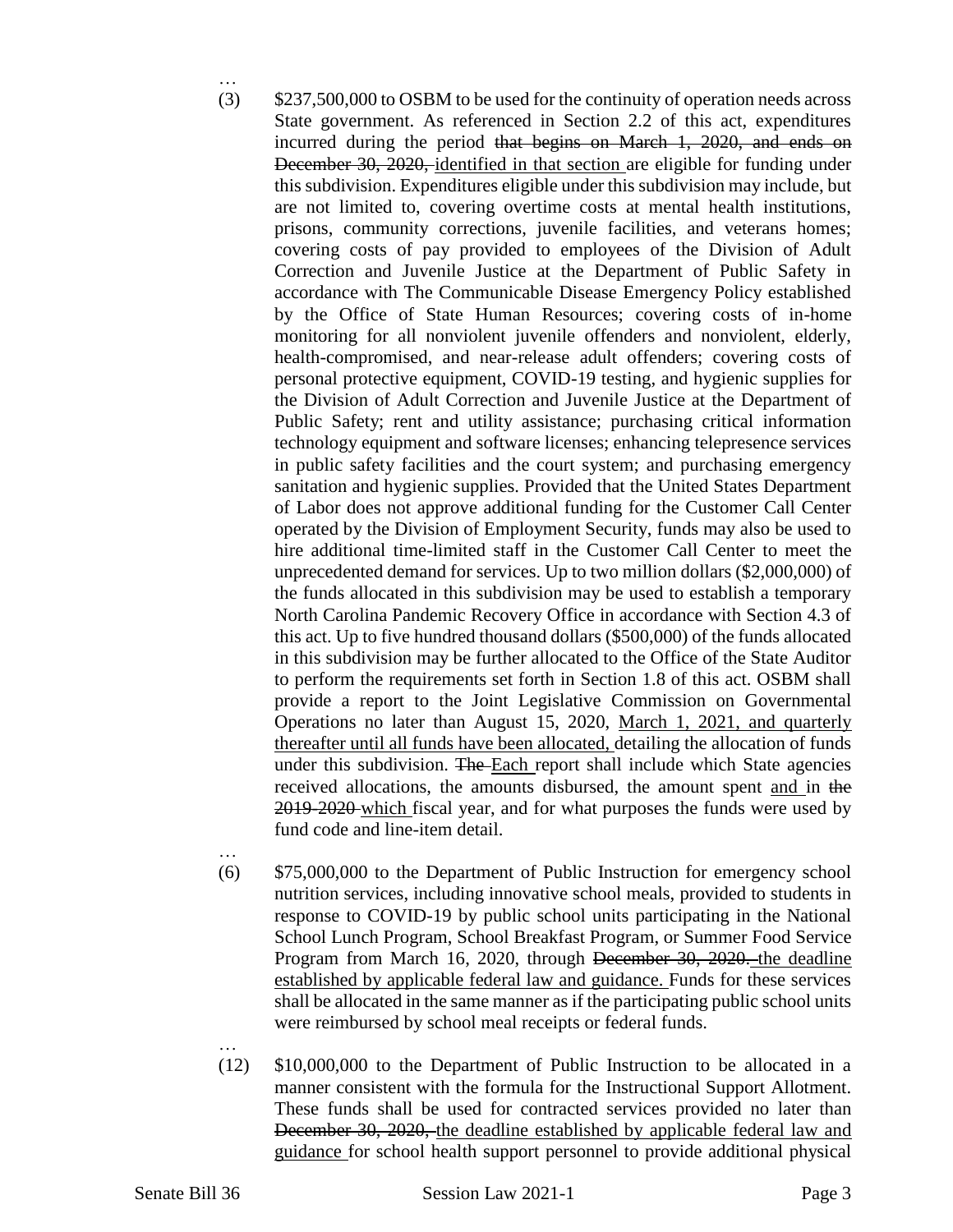and mental health support services for students in response to COVID-19, including remote and in-person physical and mental health support services. For purposes of this subdivision, the term "school health support personnel" shall refer to school counselors, school nurses, school psychologists, and school social workers.

- (13) \$70,000,000 to the Department of Public Instruction to be allocated to local school administrative units, charter schools, and the Innovative School District to provide a supplemental summer learning program for students whose learning has been negatively affected by the impacts of COVID-19, in accordance with the following:
	- a. The summer learning program shall include the following:
		- 1. Reading interventions for students who were in kindergarten through grade three during the 2019-2020 school year-who were not on track to meet 2019-2020-year-end expectations based on diagnostic assessments completed prior to March 16, 2020.assessments.
		- 2. Reading interventions for students who were in grade four during the 2019-2020 school year who were not on track to meet 2019-2020 year-end expectations as identified by their 2019-2020 school year reading teachers.
		- 3. Math interventions for students who were in kindergarten through grade four during the 2019-2020 school year who were not on track to meet 2019-2020 year-end expectations as identified by their 2019-2020 school year-math teachers.
	- b. Of the funds appropriated by this subdivision for summer reading programs, at least thirty-five million dollars (\$35,000,000) shall be used to provide reading interventions for students who were in grades two and three during the 2019-2020 school year. three. Up to twenty-five percent (25%) of these funds may be used to provide supplemental literacy support for students in grades three and four during the 2020-2021 school year who are not on track to meet 2020-2021 year-end expectations, as identified by their 2020-2021 school year-reading teachers. All of the funds described in this subdivision shall be used prior to December 30, 2020 the deadline established by applicable federal law and guidance.
	- c. The funds appropriated by this subdivision that are not used as described in sub-subdivision b. of this subdivision shall be used for (i) reading interventions for students who were in kindergarten, grade one, and grade four during the 2019-2020 school year and (ii) math interventions for students who were in kindergarten through grade four during the 2019-2020 school year, four, as described in this subdivision.
	- d. Funds provided for summer learning programs may be used to deliver interventions and instruction to participating students using methods such as digital resources, printed materials, literacy coaches, and face-to-face instruction.

The governing body of a public school unit receiving funds under this subdivision shall consult with 2019-2020 school year-teachers of kindergarten through fourth grade students to develop summer learning program plans that deliver targeted instruction to students participating in the summer learning program. Each public school unit's plan shall comply with the requirements of

Page 4 Session Law 2021-1 Senate Bill 36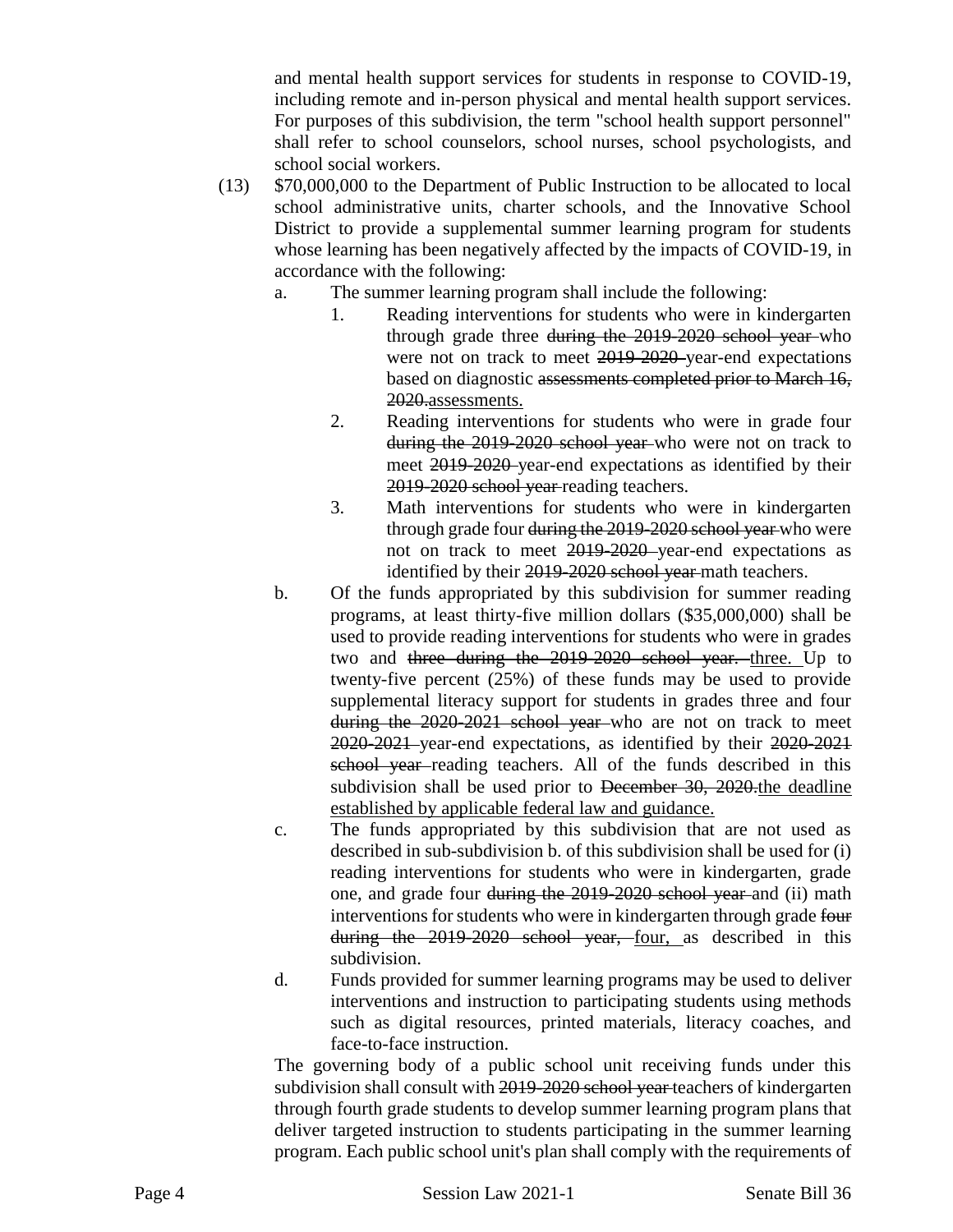any executive order in effect at the time of the summer learning program, including requirements on the use of public school buildings, and shall comply with social distancing and other public health guidelines provided by the Department of Health and Human Services. No later than June 22, 2020, local Local school administrative units and the Innovative School District shall submit their summer learning program plans to the Department of Public Instruction (Department). The Department may provide feedback as necessary to ensure that each summer learning program provides instruction and interventions as required by this section. Each public school unit shall begin its summer learning program in accordance with its plan as developed pursuant to this subdivision and shall not delay the start of its summer learning program pending feedback from the Department.

Summer learning programs shall not be included in scheduled instructional time for the 2020-2021 school year calendar, time, but shall provide a supplement to that instruction in order to better prepare students for academic success during the 2020-2021 school year, success, despite the impacts of COVID-19. Each public school unit receiving funds under this subdivision is encouraged to identify or prepare resources and strategies that parents or guardians can provide at home for students who qualify for a summer learning program and who (i) do not attend or (ii) attend and would like additional material. Parents or guardians of students who qualify for summer learning programs shall make the final decision regarding student attendance at summer learning programs.

No later than February 15, 2021, and February 15, 2022, the State Board of Education shall report to the Joint Legislative Education Oversight Committee on the implementation of this subdivision and the use of funds for summer learning programs. The State Board shall submit with its report a copy of each summer learning program plan submitted and shall include any other data deemed by the State Board to be useful to the Joint Legislative Education Oversight Committee in evaluating the delivery of summer learning programs.

- …
- (18) \$5,000,000 to the Department of Public Instruction for the Extended Learning and Integrated Student Supports Competitive Grant Program (Program) for the 2019-2020 and 2020-2021 fiscal years. (Program). Of these funds, the Department of Public Instruction may use up to two hundred thousand dollars (\$200,000) to administer the Program. The purpose of the Program is to fund high-quality, independently validated extended learning and integrated student support service programs for at-risk students whose learning has been negatively affected by COVID-19 impacts. The programs funded shall raise standards for student academic outcomes by focusing on the following: …

Grants shall be used to award funds for new or existing eligible programs for at-risk students operated by (i) nonprofit corporations and (ii) nonprofit corporations working in collaboration with local school administrative units. Grant participants are eligible to receive grants in an amount of up to five hundred thousand dollars (\$500,000) each year. Programs should focus on serving (i) at-risk students not performing at grade level as demonstrated by statewide assessments or not on-track to meet year-end expectations as of March 16, 2020, expectations, as demonstrated by existing indicators, including teacher identification, (ii) students at risk of dropout, and (iii) students at risk of school displacement due to suspension or expulsion as a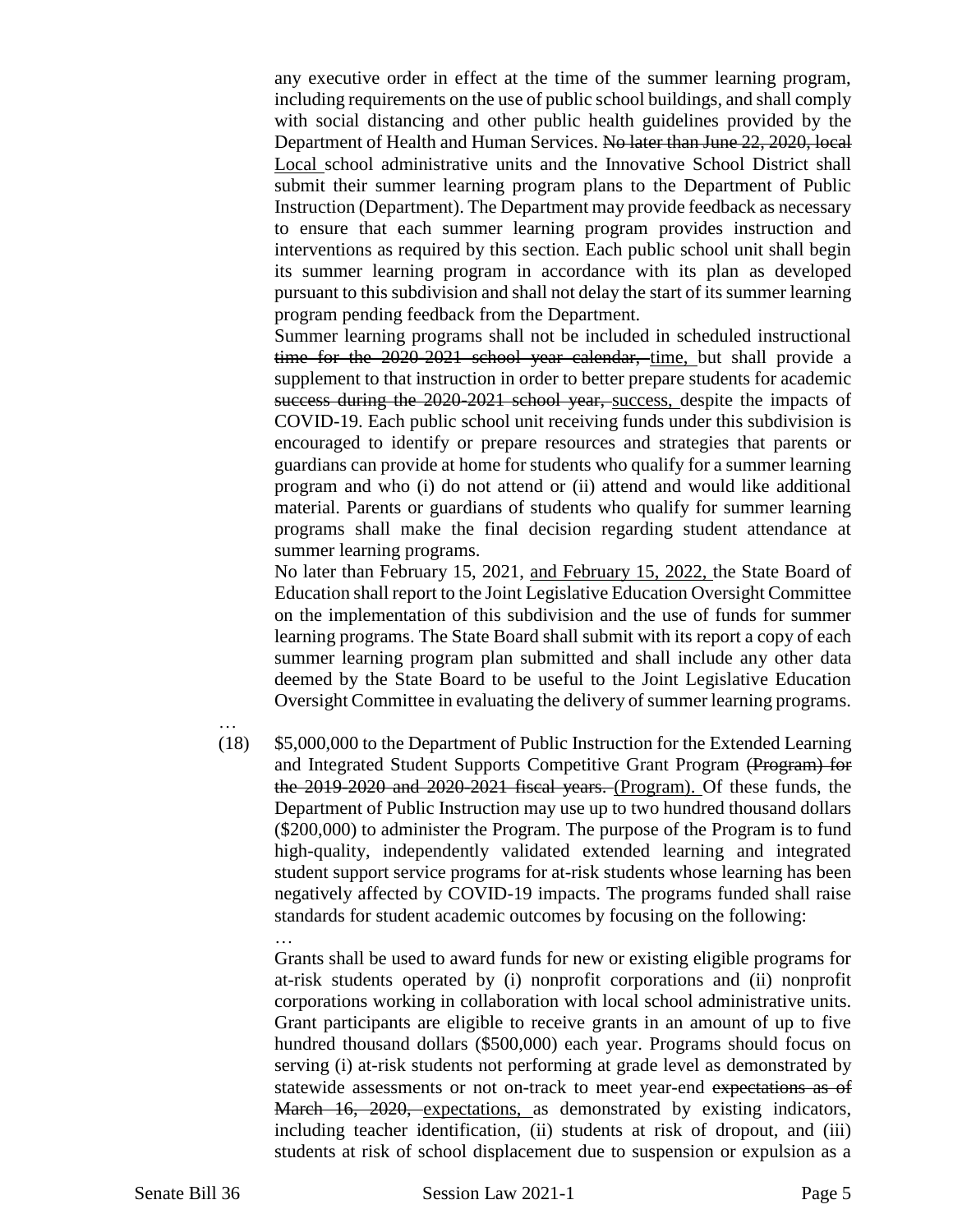result of antisocial behaviors. Priority consideration shall be given to applications demonstrating models that focus services and programs in schools that are identified as low-performing, pursuant to G.S. 115C-105.37. A grant participant shall provide certification to the Department of Public Instruction that the grants received under the program shall be matched on the basis of three dollars (\$3.00) in grant funds for every one dollar (\$1.00) in nongrant funds. Matching funds shall not include State funds. The Department shall also give priority consideration to an applicant that is a nonprofit corporation working in partnership with a local school administrative unit resulting in a match utilizing federal funds under Part A of Title I of the Elementary and Secondary Education Act of 1965, as amended, or Title IV of the Higher Education Act of 1965, as amended, and other federal or local funds. Matching funds may include in-kind contributions for up to fifty percent (50%) of the required match. A nonprofit corporation may act as its own fiscal agent for the purposes of this Program. Grant recipients shall report to the Department of Public Instruction for the year in which grant funds were expended on the progress of the Program, including alignment with State academic standards, data collection for reporting student progress, the source and amount of matching funds, and other measures. Grant recipients shall also submit a final report on key performance data, including statewide test results, attendance rates, graduation rates and promotion rates, and financial sustainability of the program. The Department of Public Instruction shall provide a report on the Program to the Joint Legislative Education Oversight Committee by February 15, 2021. 2021, and February 15, 2022. The report shall include the results of the Program and recommendations regarding effective program models, standards, and performance measures based on student performance; leveraging of community-based resources to expand student access to learning activities; academic and behavioral support services; and potential opportunities for the State to invest in proven models for future grants programs.

- …
- (32) \$12,425,000 to OSBM to allocate to North Carolina Association of Free and Charitable Clinics (NCAFCC), a nonprofit organization, to be used for distribution to its member clinics to cover the cost of eligible health services provided during the COVID-19 emergency and other costs allowed pursuant to federal guidance. By August 1, 2020, and by November 1, 2020, April 1, 2021, and every four months thereafter until all funds are expended, NCAFCC shall report to the Joint Legislative Oversight Committee on Health and Human Services and the Fiscal Research Division on a plan for allocating the funds received under this subdivision subdivision, and by February 1, 2021, and February 1, 2022, on the use of these funds by recipients.
- …

- (34) \$12,425,000 to OSBM to allocate to North Carolina Community Health Center Association (NCCHCA), a nonprofit organization, to be used as follows:
	- b. The remainder for distribution to its member health centers to cover the cost of eligible health services provided during the COVID-19 emergency and other costs allowed pursuant to federal guidance. By August 1, 2020, and by November 1, 2020, April 1, 2021, and every four months thereafter until all funds are expended, the NCCHCA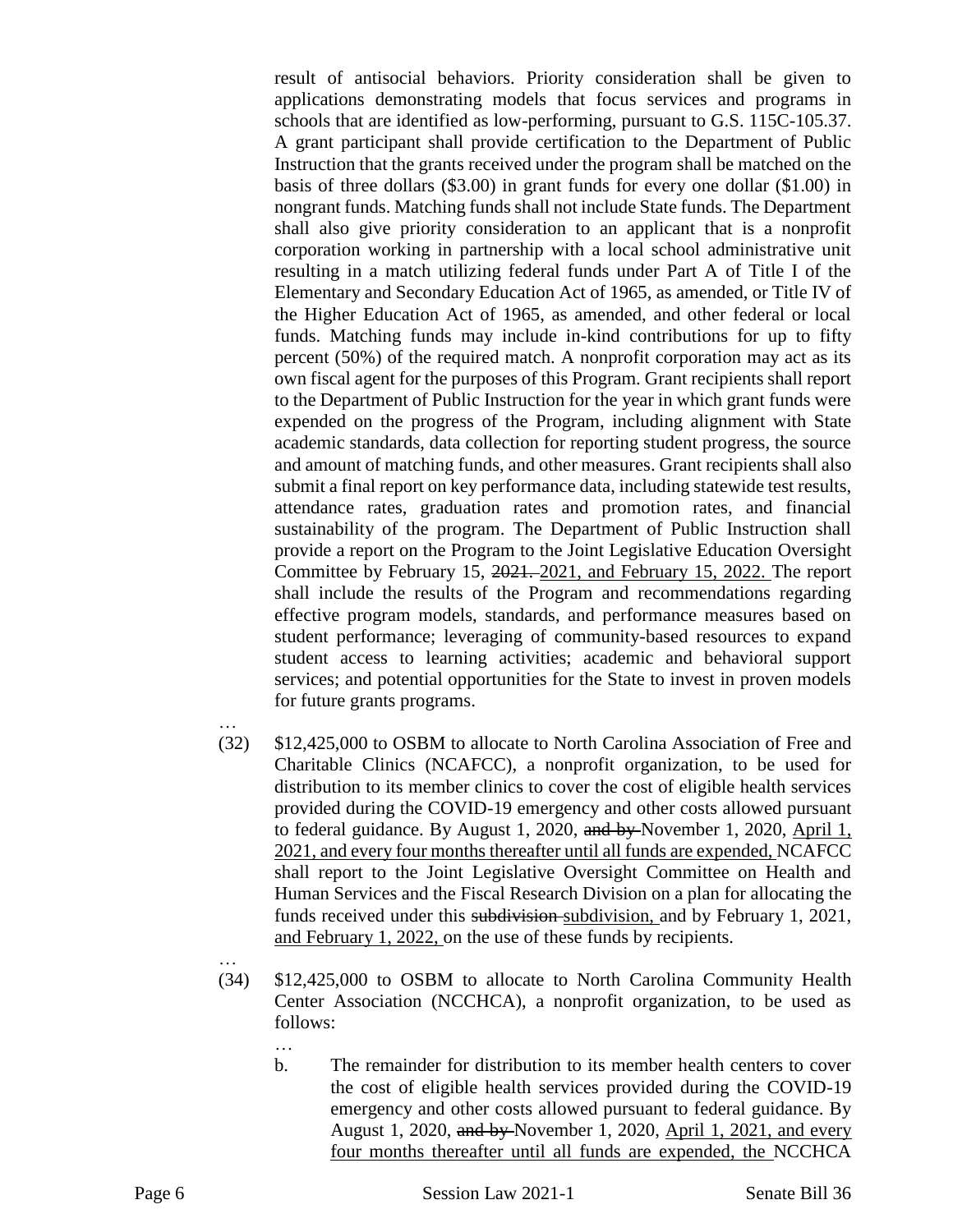shall report to the Joint Legislative Oversight Committee on Health and Human Services and the Fiscal Research Division on a plan for allocating the funds received under this subdivision, subdivision, and by February 1, 2021, and February 1, 2022, on the use of these funds by recipients.

… (39) \$65,000,000 to OSBM to establish the COVID-19 Rural Hospitals Relief Fund. OSBM shall allocate the monies in the fund as grants to hospitals designated as critical access hospitals by the Centers for Medicare and Medicaid Services and to hospitals located in (i) a tier 1 county or (ii) a tier 2 county with a population of less than 150,000. These funds shall be used to offset expenses incurred for providing patient care in North Carolina to respond to the COVID-19 pandemic. OSBM shall award grants in an amount equal to at least \$350,000 for each eligible critical access hospital and in an amount equal to at least \$250,000 for each eligible hospital located in a tier 1 or tier 2 county. OSBM shall use any remaining funds to increase the amount of the grants awarded to these hospitals based on a pro rata share of the 2018 hospital operating costs for these hospitals. Grant recipients shall not use these funds for any purpose other than to offset the following costs related to patient care provided in North Carolina as a result of the COVID-19 pandemic: …

As a condition of receiving the funds allocated in this subdivision, each grant recipient shall submit a detailed written report to the House Appropriations Subcommittee on Health and Human Services, the Senate Appropriations Committee on Health and Human Services, and the Joint Legislative Oversight Committee on Health and Human Services by December 1, 2020, and by February 1, 2022, that contains a breakdown of all expenditures from the funds received under this subdivision; and the total amount of funds received from the Provider Relief Fund provided for in P.L. 116-136 and any other COVID-19 Recovery Legislation or other legislation enacted by Congress during calendar year 2020 or 2021 to support the national response to COVID-19.

(40) \$15,000,000 to OSBM to establish the COVID-19 Teaching Hospitals Relief Fund. OSBM shall allocate the monies in the fund as grants to the five hospitals located within the State that are classified as teaching hospitals by the Centers for Medicare and Medicaid Services (Wake Forest Baptist Medical Center, Duke University Hospital, University of North Carolina at Chapel Hill Medical Center, Vidant Medical Center, and Central Harnett Hospital) for the purpose of offsetting expenses incurred for providing patient care in North Carolina as a result of the COVID-19 pandemic. OSBM shall award grants in an amount equal to \$3,000,000 to each eligible teaching hospital. Grant recipients shall not use these funds for any purpose other than the following to offset costs related to patient care provided in North Carolina to respond to the COVID-19 pandemic:

As a condition of receiving the funds allocated in this subdivision, each grant recipient shall submit a detailed written report to the House Appropriations Subcommittee on Health and Human Services, the Senate Appropriations Committee on Health and Human Services, and the Joint Legislative Oversight Committee on Health and Human Services by December 1, 2020, and by February 1, 2022, that contains (i) a breakdown of all expenditures

…

Senate Bill 36 Session Law 2021-1 Page 7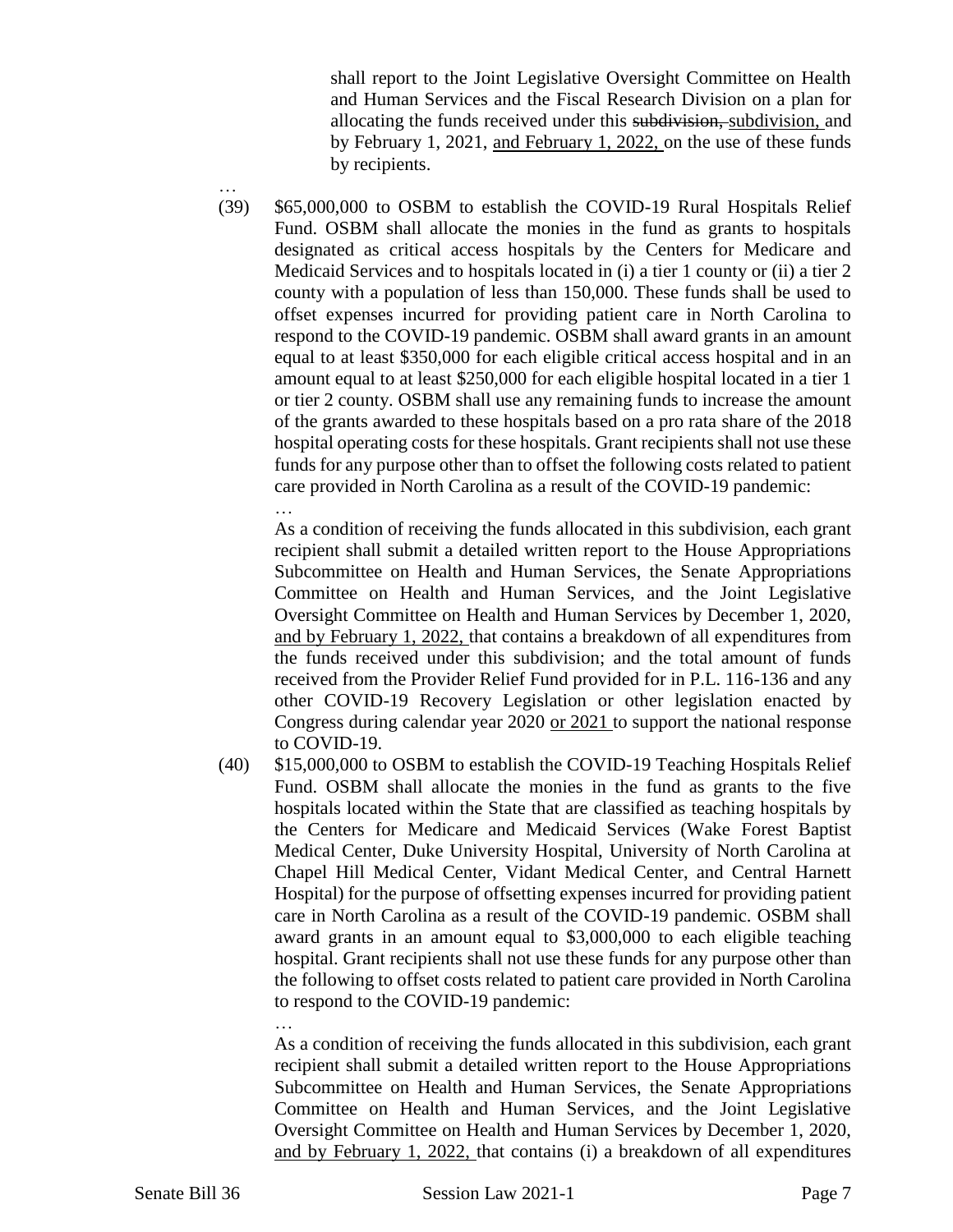from the appropriated funds received under this section by the categories listed in this subdivision and (ii) the total amount of funds received from the Provider Relief Fund provided for in P.L. 116-136 and any other COVID-19 Recovery Legislation or other federal legislation enacted by Congress during calendar year 2020 or 2021 to support the national response to COVID-19.

(41) \$15,000,000 to OSBM to establish the COVID-19 General Hospitals Relief Fund. OSBM shall allocate the monies in the fund as grants to hospitals located within the State that are not eligible for grants under subdivision (39) or (40) of this section, for the purpose of offsetting expenses incurred for providing care to patients in North Carolina as a result of the COVID-19 pandemic. OSBM shall award grants to eligible general hospitals based on a pro rata share of the 2018 hospital operating costs for these hospitals. Grant recipients shall not use these funds for any purpose other than to offset the following costs related to patient care provided in North Carolina to respond to the COVID-19 pandemic:

…

As a condition of receiving the funds allocated in this subdivision, each grant recipient shall submit a detailed written report to the House Appropriations Subcommittee on Health and Human Services, the Senate Appropriations Committee on Health and Human Services, and the Joint Legislative Oversight Committee on Health and Human Services by December 1, 2020, and by February 1, 2022, that contains (i) a breakdown of all expenditures from the appropriated funds received under this section by the categories listed in this subdivision and (ii) the total amount of funds received from the Provider Relief Fund provided for in P.L. 116-136 and any other COVID-19 Recovery Legislation or other legislation enacted by Congress during calendar year 2020 or 2021 to support the national response to COVID-19.

… (46) \$9,000,000 to the Department of Information Technology to use for the Growing Rural Economies with Access to Technology Fund to provide supplementary project funding to enable funding for all qualifying GREAT program applications. GREAT program grant applications received on or before April 1, 2020, that meet the criteria established pursuant to G.S. 143B-1373 shall be eligible to receive the supplementary funding in accordance with this subdivision. Applications that may have been eliminated as a result of the scoring process or that may have contained proposed project areas that overlap with other applications may submit a revision to an existing application to the Department to qualify for funding under this subdivision. An applicant awarded a grant shall, upon finalizing the agreement, receive an initial lump sum grant fund disbursement equal to the total grant award amount minus amounts assessed to the grant recipient for the matching requirement in G.S. 143B-1373(j). A grant recipient receiving the initial lump sum disbursement must provide evidence satisfactory to the Department that the recipient is financially solvent and has been providing broadband service in this State for at least two years and an attestation that the project will be completed pursuant to the agreement. Funds allocated under this subsection that remain unawarded on or after September 1, 2020, may be awarded for GREAT program grants that may be awarded by the Department in a special supplementary grant process occurring after October 1, 2020.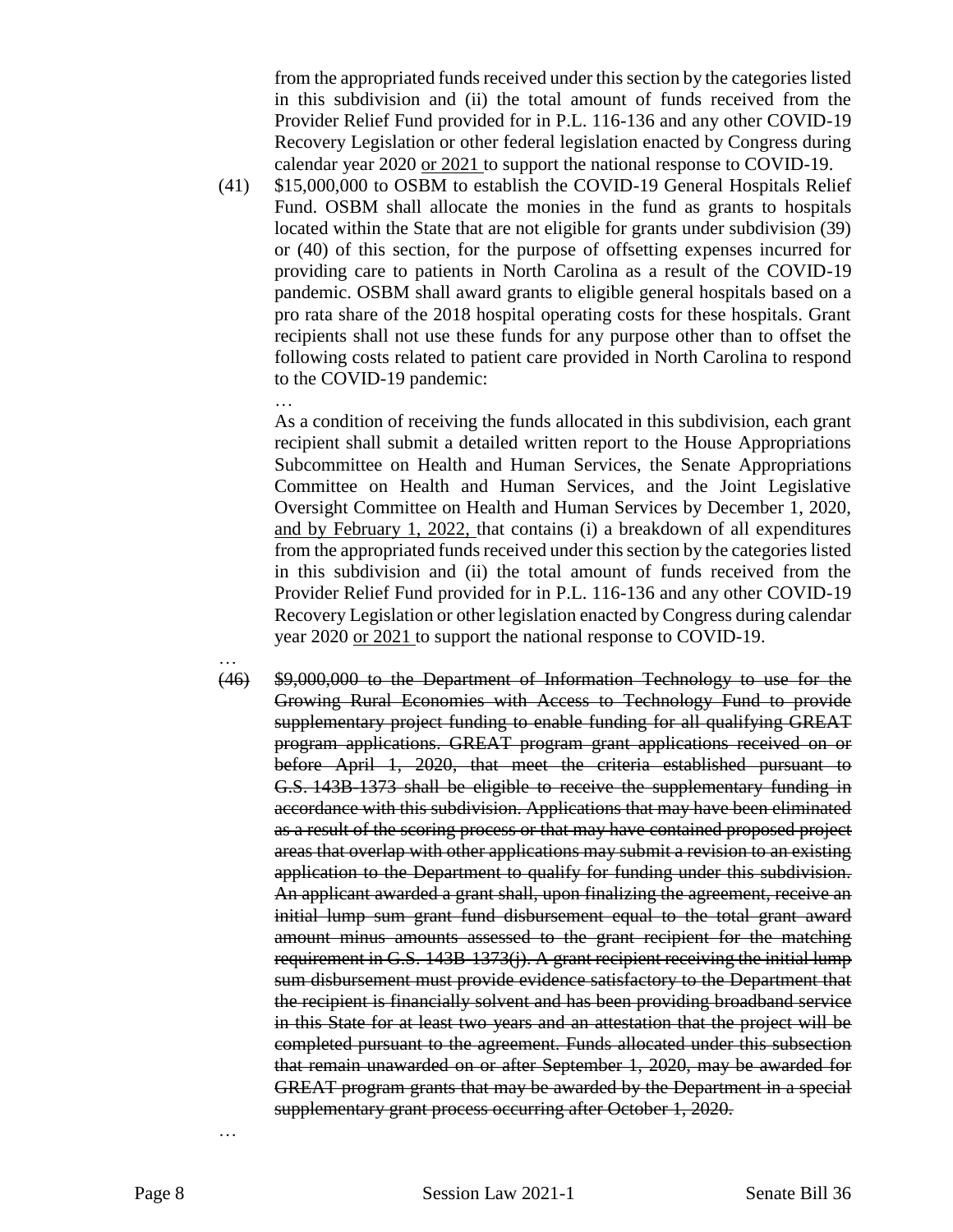- (63) \$27,000,000 to the Department of Public Instruction to provide personal protective equipment for public schools, in response to the COVID-19 pandemic, to facilitate in-person instruction for the 2020-2021 school year. instruction. Personal protective equipment provided pursuant to this subdivision shall meet applicable federal standards and guidelines from the Centers for Disease Control and Prevention. Funds allocated pursuant to this subdivision may also be used to provide COVID-19 testing for public schools.
- (68) \$7,000,000 to OSBM to be allocated as grants in equal amounts to the following hospitals: (i) Good Hope Hospital, Inc., (ii) Lake Norman Regional Medical Center, (iii) Cape Fear Valley Health Hoke Hospital, (iv) Catawba Valley Medical Center, (v) Davis Regional Medical Center, (vi) Carolinas Healthcare System Blue Ridge, and (vii) AdventHealth Hendersonville. These funds shall be used to offset expenses incurred for providing patient care in North Carolina to respond to the COVID-19 pandemic. Grant recipients shall not use these funds for any purpose other than to offset the following costs related to patient care provided in North Carolina as a result of the COVID-19 pandemic:

As a condition of receiving the funds allocated in this subdivision, each grant recipient shall submit a detailed written report to the House Appropriations Subcommittee on Health and Human Services, the Senate Appropriations Committee on Health and Human Services, and the Joint Legislative Oversight Committee on Health and Human Services by December 1, 2020, and February 1, 2022, that contains a breakdown of all expenditures from the funds received under this subdivision and the total amount of funds received from the Provider Relief Fund provided for in P.L. 116-136 and any other COVID-19 recovery legislation or other legislation enacted by Congress during calendar year 2020 or 2021 to support the national response to COVID-19.

(69) \$2,500,000 to OSBM to allocate to any county designated as a development tier two area, as defined in G.S. 143B-437.08, with a population of less than 150,000, that has a hospital located within its borders meeting all of the following criteria: (i) provided care to patients in North Carolina related to the COVID-19 pandemic, (ii) is not affiliated with a university health system, and (iii) filed a petition in U.S. Bankruptcy Court seeking relief under Chapter 11 of the U.S. Bankruptcy Code within the five-month period preceding the effective date of this section. The county shall distribute these allocated funds to each eligible hospital for the purpose of offsetting expenses incurred for providing care to patients in North Carolina as a result of the COVID-19 pandemic. Any county, county officer, county official, or county employee who uses these allocated funds for any purpose other than the purpose specified in this subdivision shall be subject to a civil action by the State and held personally liable to reimburse the State. These funds shall be used to offset expenses incurred for providing patient care in North Carolina to respond to the COVID-19 pandemic. Grant recipients shall not use these funds for any purpose other than to offset the following costs related to patient care provided in North Carolina as a result of the COVID-19 pandemic:

… As a condition of receiving the funds allocated in this subdivision, each grant recipient shall submit a detailed written report to the House Appropriations

…

…

Senate Bill 36 Session Law 2021-1 Page 9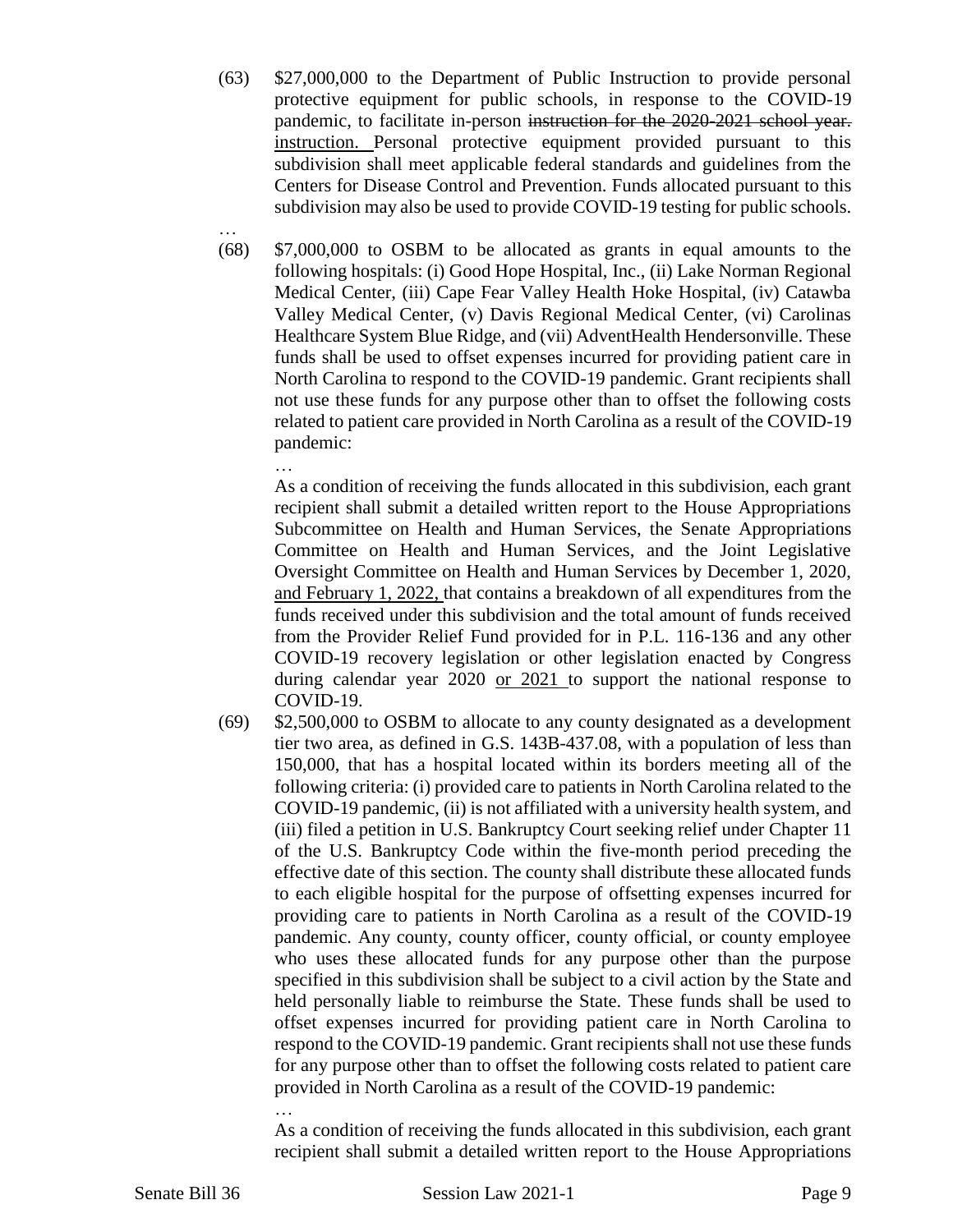Subcommittee on Health and Human Services, the Senate Appropriations Committee on Health and Human Services, and the Joint Legislative Oversight Committee on Health and Human Services by December 1, 2020, and by February 1, 2022, that contains a breakdown of all expenditures from the funds received under this subdivision and the total amount of funds received from the Provider Relief Fund provided for in P.L. 116-136 and any other COVID-19 recovery legislation or other legislation enacted by Congress during calendar year 2020 or 2021 to support the national response to COVID-19.

- (86) \$6,500,000 to the Board of Governors of The University of North Carolina to be allocated to the State Education Assistance Authority (Authority) to be used to provide scholarships as an alternative educational option for certain students with disabilities during the COVID-19 pandemic. The Authority shall award scholarship funds as follows:
	- a. The Authority shall first award scholarship funds to eligible students who (i) had applied for scholarship funds for the 2020-2021 school year within the application deadlines established by the Authority and (ii) had not been awarded scholarship funds as of the date this act becomes law according to the following:
		- 1. For applications for the Personal Education Savings Account Program, established pursuant to Article 41 of Chapter 115C of the General Statutes, the sum of three million six hundred fifty thousand dollars (\$3,650,000). Scholarship funds shall be disbursed for the fall semester and spring semesters of the 2020-2021 school year only, in accordance with the amounts set forth in G.S. 115C-592. Notwithstanding G.S. 115C-592, a student who receives an award of scholarship funds for the fall or spring semester of the 2020-2021 school year pursuant to this subdivision who applies for a scholarship for the 2021-2022 school year shall not receive priority in the award of a scholarship under G.S. 115C-592(a)(1).
		- 2. For applications for the Special Education Scholarships for Students with Disabilities Program, established pursuant to Part 1H of Article 9 of Chapter 115C of the General Statutes, the sum of two million eight hundred fifty thousand dollars (\$2,850,000). Scholarship funds shall be disbursed for the fall semester and spring semesters of the 2020-2021 school year only, in accordance with the amounts set forth in G.S. 115C-112.6. Notwithstanding G.S. 115C-112.5(2)f., a student who receives an award of scholarship funds for the fall or spring semester of the 2020-2021 school year pursuant to this subdivision who applies for a scholarship for the 2021-2022 school year (i) shall be deemed to meet the eligibility requirements of G.S. 115C-112.5(2)f.1. and (ii) shall not receive priority in the award of a scholarship under G.S. 115C-112.6(a2)(1).
	- b. After awarding scholarship funds pursuant to sub-subdivision a. of this subdivision, the Authority shall, to the extent feasible, distribute any remaining funds as scholarship funds to additional eligible students for the fall or spring semester of the 2020-2021 school year, including

…

Page 10 Session Law 2021-1 Senate Bill 36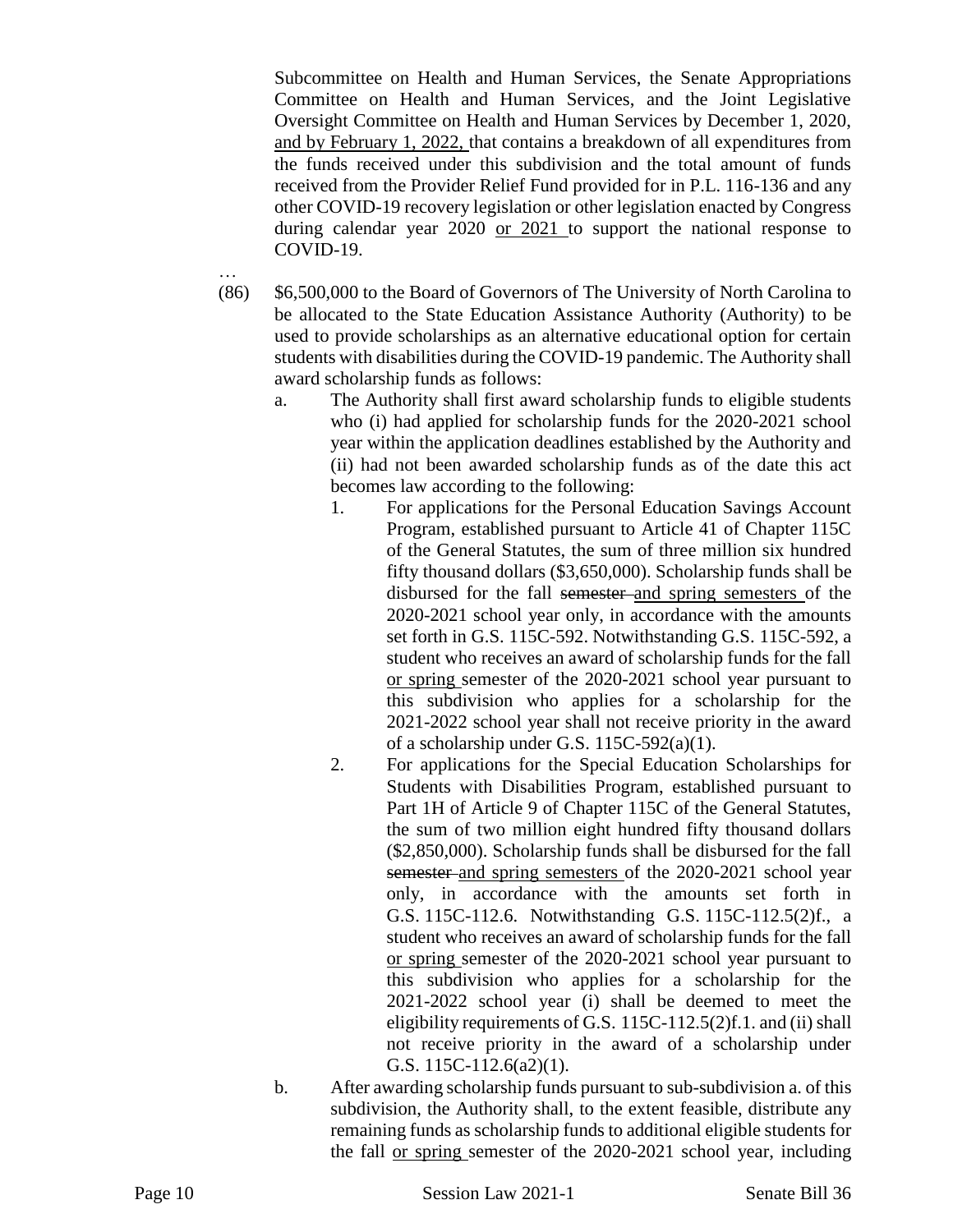reopening the application period under the Personal Education Savings Account Program or the Special Education Scholarships for Students with Disabilities Program or both. The provisions of this subdivision shall apply to the award of any additional scholarship funds under those programs.

- (103a) \$19,850,000 to YMCA of the Triangle Area, Inc., (YMCA) for the North Carolina Alliance of YMCAs (Alliance) which shall develop and administer a grant program to facilitate remote learning opportunities during the COVID-19 pandemic. For purposes of the grant program, the YMCA shall serve only as the fiscal agent for the Alliance. The following shall apply to the grant program developed and administered by the Alliance pursuant to this subdivision:
	- …

…

…

- e. Applicants shall demonstrate the ability to use all grant funds before December 30, 2020 the deadline established by applicable federal law and guidance.
- … (111) \$500,000 to OSBM to provide a grant to Triangle Residential Options for Substance Abusers, Inc., a nonprofit corporation, to be used for (i) offsetting increased operational expenses incurred for providing comprehensive residential substance use disorder treatment associated with the COVID-19 pandemic, for the period beginning March 1, 2020, and ending December 30, 2020, on the deadline established by federal law and guidance and (ii) any other COVID-19 related losses or expenses incurred during that time period, as allowed under the Coronavirus Aid, Relief, and Economic Security (CARES) Act, P.L. 116-136.
- (112) \$1,000,000 to OSBM to be allocated to the Nurse Family Partnership, a nonprofit corporation located in North Carolina, to help offset COVID-19 related expenses incurred for the following services provided and supplies used within the State between March 1, 2020, and <del>December 30, 2020:</del> the deadline established by federal law and guidance:
- (114e) \$23,000,000 to OSBM, one-half to be allocated to the North Carolina Health Care Facilities Association (NCHCFA) and one-quarter each to be allocated to the North Carolina Senior Living Association (NCSLA) and North Carolina Assisted Living Association (NCALA). NCHCFA shall use its allocated funds to purchase and distribute, free of charge, to licensed skilled nursing facilities; and the NCSLA and NCALA shall use its allocated funds to purchase and distribute, free of charge, to licensed adult care homes and family care homes, as those terms are defined in Article 1 of Chapter 131D of the General Statutes, the following materials to their member facilities:

… The NCSLA and NCALA shall collaborate together to assure equitable distribution of the materials described in this subdivision to adult care homes and family care homes. By February 1, 2021, by April 1, 2021, and by February 1, 2022, the NCSLA, NCHCFA, and NCALA shall each submit a report on their use of these allocated funds to the Joint Legislative Oversight Committee on Health and Human Services and the Fiscal Research Division.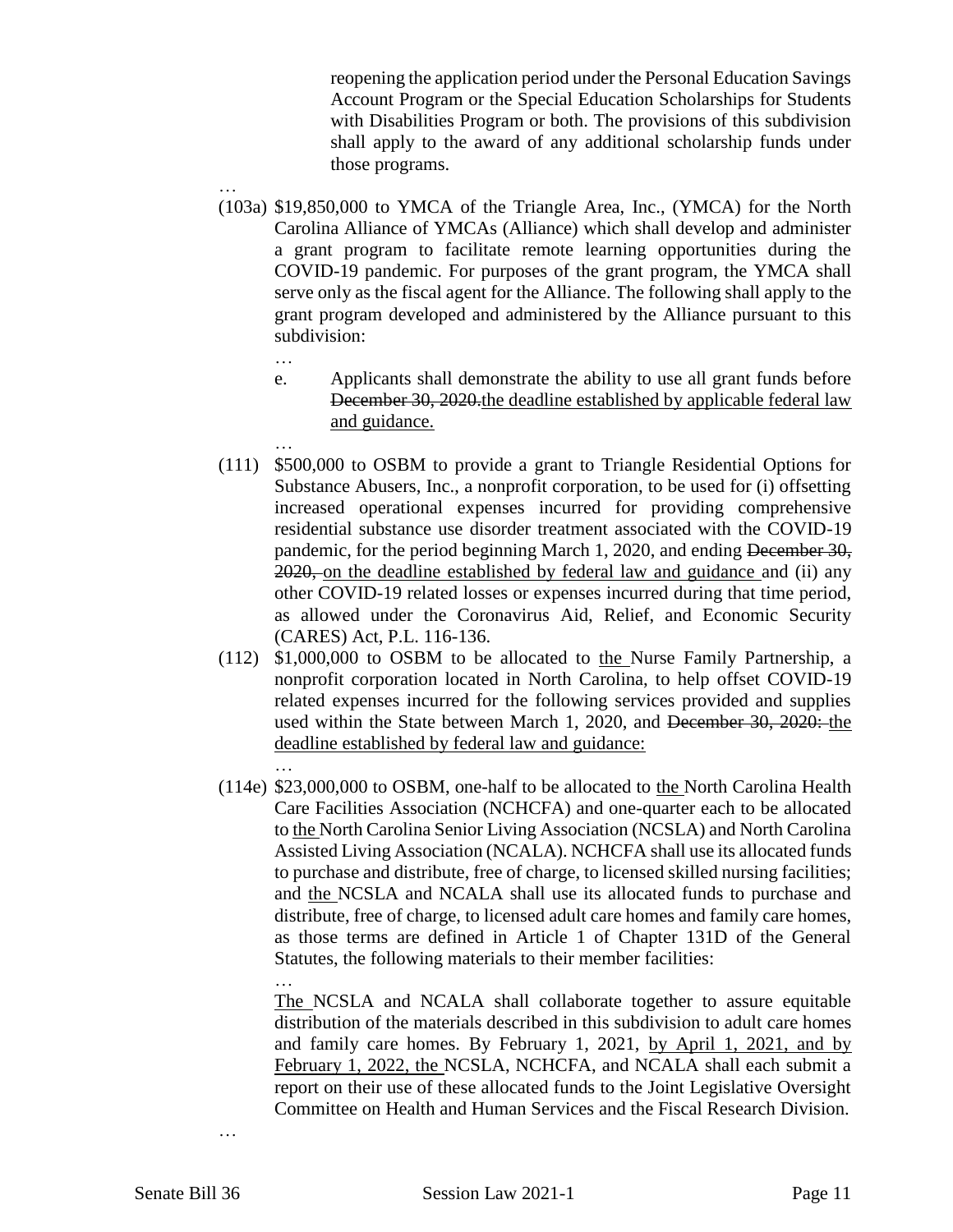(115) \$30,000,000 to the Department of Information Technology to use for the Growing Rural Economies with Access to Technology Fund to provide funding for a special supplementary GREAT Act grant process in accordance with Section 4.17 of this act."

**SECTION 3.3.** Section 1.7 of S.L. 2020-4, as amended by Section 2.1(a) of S.L. 2020-80, reads as rewritten:

**"SECTION 1.7.(a)** In addition to any report required under this act or any other law,  $\overrightarrow{OSBM}$ the North Carolina Pandemic Recovery Office established in Section 4.3 of this act shall provide a report to the Joint Legislative Commission on Governmental Operations and the Fiscal Research Division by April March 1, 2021, detailing the use of funds allocated under Section 3.3 of this act.from the Fund. For each allocation from the Fund, the Pandemic Recovery Office shall report the following:

- (1) The amount disbursed as of December 30, 2020.
- (2) The amount expended as of December 30, 2020.
- (3) The amount obligated as of December 30, 2020.
- (4) The amount, if any, reallocated pursuant to Section 1.9 of S.L. 2020-97 as of December 30, 2020. For each reallocation, the report shall clearly identify where the funds were reallocated from, the amount the original allocation was reduced by, the activity or activities the funds were reallocated to, and the amount the activity or activities were increased by.
- (5) The amount remaining to be spent as of December 30, 2020.
- (6) The number of full-time equivalent (FTE) established by State agencies with funds allocated from the Fund. For each FTE established, the report shall include a position number, the position status, the date the position was established, the hire date, and the date on which the position is to be abolished. (7) A brief description as to how each allocation was used.

"**SECTION 1.7.(b)** Beginning April 10, 2021, the Pandemic Recovery Office shall submit a monthly report to the Joint Legislative Commission on Governmental Operations and the Fiscal Research Division on allocations from the Fund that were not fully expended as of December 30, 2020. A final report is due no later than 30 days after the date of the final expenditure of funds allocated from the Fund.

"**SECTION 1.7.(c)** Additionally, each Beginning April 1, 2021, each State agency or department that receives federal grant funds under Section 4.1 of this act shall provide submit a quarterly report to the Joint Legislative Commission on Governmental Operations and the Fiscal Research Division no later than 90 days from the day the grant period ends detailing the use of funds. The report required from OSBM under this section shall include the amount of funds allocated to each State agency, State department, and nonprofit organization; how the funds were used by each State agency, State department, and nonprofit organization; and the amount of funds allocated to each State agency, State department, and nonprofit organization that remained unspent as of December 30, 2020. detailing the use of funds. The report required from each State agency or department that receives federal grant funds under Section 4.1 of this act this subsection shall include the amount of funds granted, the source of the funds, how the funds were used, and the amount of funds that remained unspent at the end of the grant period. The quarterly report required under this subsection shall end upon submission of the final report from each State agency or department, which shall be no later than 90 days from the date the grant period ends for the relevant funds."

**SECTION 3.4.** Section 4.2C(f) of S.L. 2020-4, as enacted by Section 1.1(e) of S.L. 2020-80, reads as rewritten:

"**SECTION 4.2C.(f)** In consultation with participating judicial districts and the East Carolina University Department of Criminal Justice, Caitlyn's Courage, Inc., shall report on the effectiveness of the pilot programs created by this section to the Joint Legislative Oversight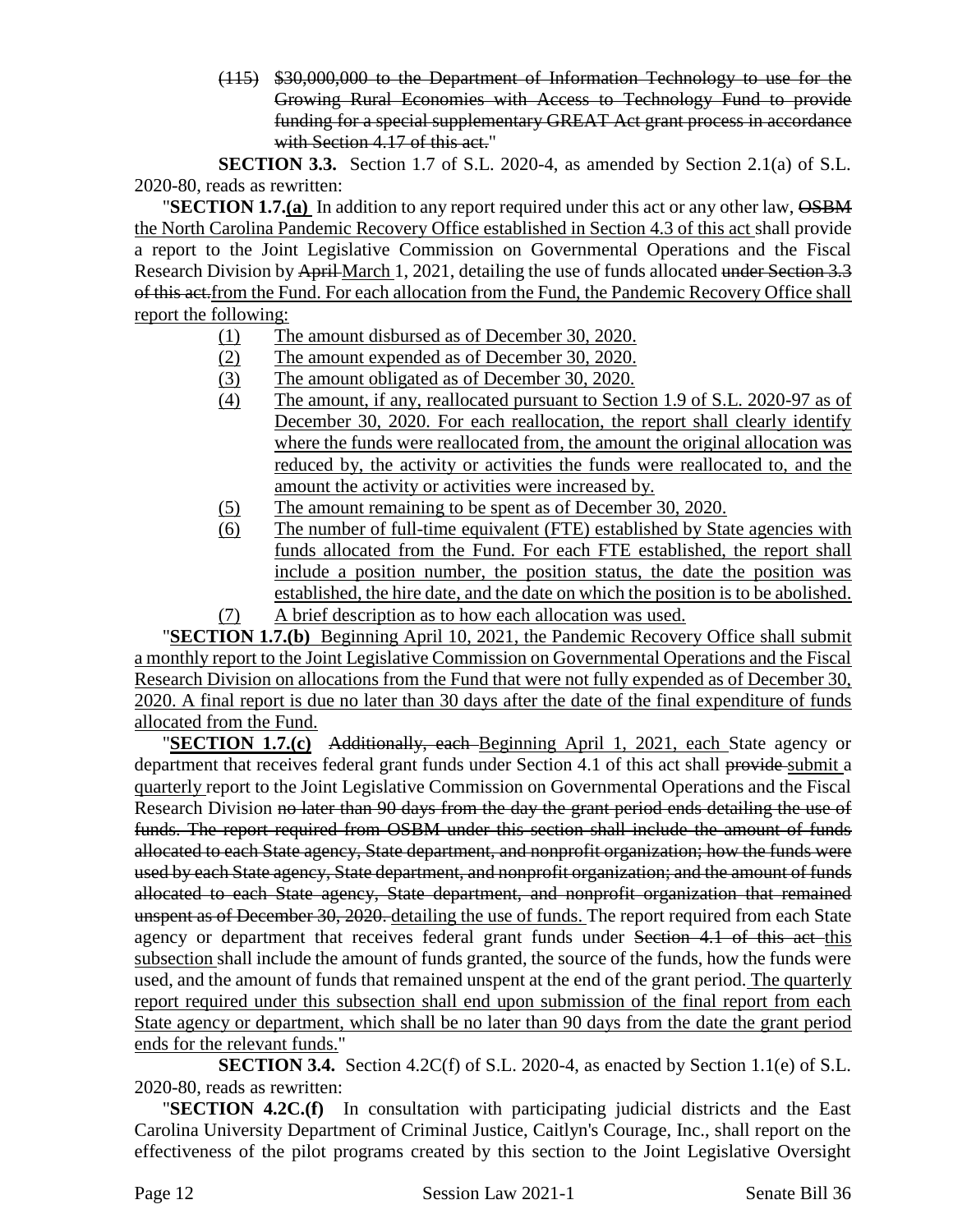Committee on Justice and Public Safety, the Joint Legislative Oversight Committee on Health and Human Services, and the Fiscal Research Division of the North Carolina General Assembly in an interim report by April 1, 2021.2021, and in a final report by April 1, 2022."

**SECTION 3.5.** Section 4.3 of S.L. 2020-4 reads as rewritten:

"**SECTION 4.3.(a)** OSBM shall establish a temporary North Carolina Pandemic Recovery Office (Office) to oversee and coordinate funds made available under COVID-19 Recovery Legislation. This Office shall also provide technical assistance and ensure coordination of federal funds received by State agencies and local governments and ensure proper reporting and accounting of all funds. The authorization set forth in this section expires 12 months from the effective date of this act, on December 31, 2021, and the Office shall cease to operate upon expiration of the authorization.

"**SECTION 4.3.(b)** Beginning March 1, 2021, and ending on the date the Office ceases to operate under subsection (a) of this section, the Office shall submit a monthly report to the Joint Legislative Commission on Governmental Operations and the Fiscal Research Division that includes each of the following:

- (1) For each month since March 1, 2020, the number of staff hired to support the Office's duties and responsibilities, including the position numbers, whether the position is permanent or temporary, the start date and end date for each temporary position, the funding source for each position, and the total amount of funds spent on salary and benefits for personnel.
- (2) For each month since March 1, 2020, an accounting of nonpersonnel expenditures.
- (3) A description of the Office's activities during the 2020 calendar year.
- (4) A description of the Office's activities related to the Fund that remain to be completed in the 2021 calendar year.

"**SECTION 4.3.(c)** The General Assembly finds that the need for a fully staffed Office declines as funds from the Fund are expended and reports are submitted to the federal government. Therefore, the Office shall reduce its level of staffing accordingly as the duties and responsibilities of the Office decline."

**SECTION 3.6.** Section 4.15(f) of S.L. 2020-4, as enacted by Section 1.3 of S.L. 2020-97, reads as rewritten:

"**SECTION 4.15.(f)** Study. – Up to \$50,000 of the funds allocated by this section may be used by the Department to study issues arising from the COVID-19 pandemic with transportation and product diversification within the North Carolina dairy industry. The Department shall report its findings and any recommendations for legislative action to the Joint Legislative Oversight Committee on Agriculture and Natural and Economic Resources and the Fiscal Research Division no later than April 1, 2022. Nothing in this subsection shall be construed as allowing the expenditure of funds from the Coronavirus Relief Fund past December 30, 2020."

**SECTION 3.7.** Section 8 of S.L. 2020-64 reads as rewritten:

"…

"**SECTION 8.(b)** Transfer. – The State Controller shall transfer the sum of six hundred forty-five eighty-four million four hundred thousand dollars (\$645,400,000) (\$684,400,000) from the Coronavirus Relief Reserve established in Section 2.1 of S.L. 2020-4 to the Coronavirus Relief Fund established in Section 2.2 of that same act.

"**SECTION 8.(c)** Appropriation. – There is appropriated from the Coronavirus Relief Fund to the Office of State Budget and Management (OSBM) the sum of six hundred forty-five eighty-four million four hundred thousand dollars (\$645,400,000) (\$684,400,000) in nonrecurring funds for the 2020-2021 fiscal year to be used to offset General Fund appropriations across State government for allowable expenditures of funds from the Coronavirus Relief Fund.

"**SECTION 8.(d)** Creation of Reserve. – There is created in the General Fund a Statewide Reserve for Appropriations (Reserve) (Budget Code: 190XX). The Reserve shall have a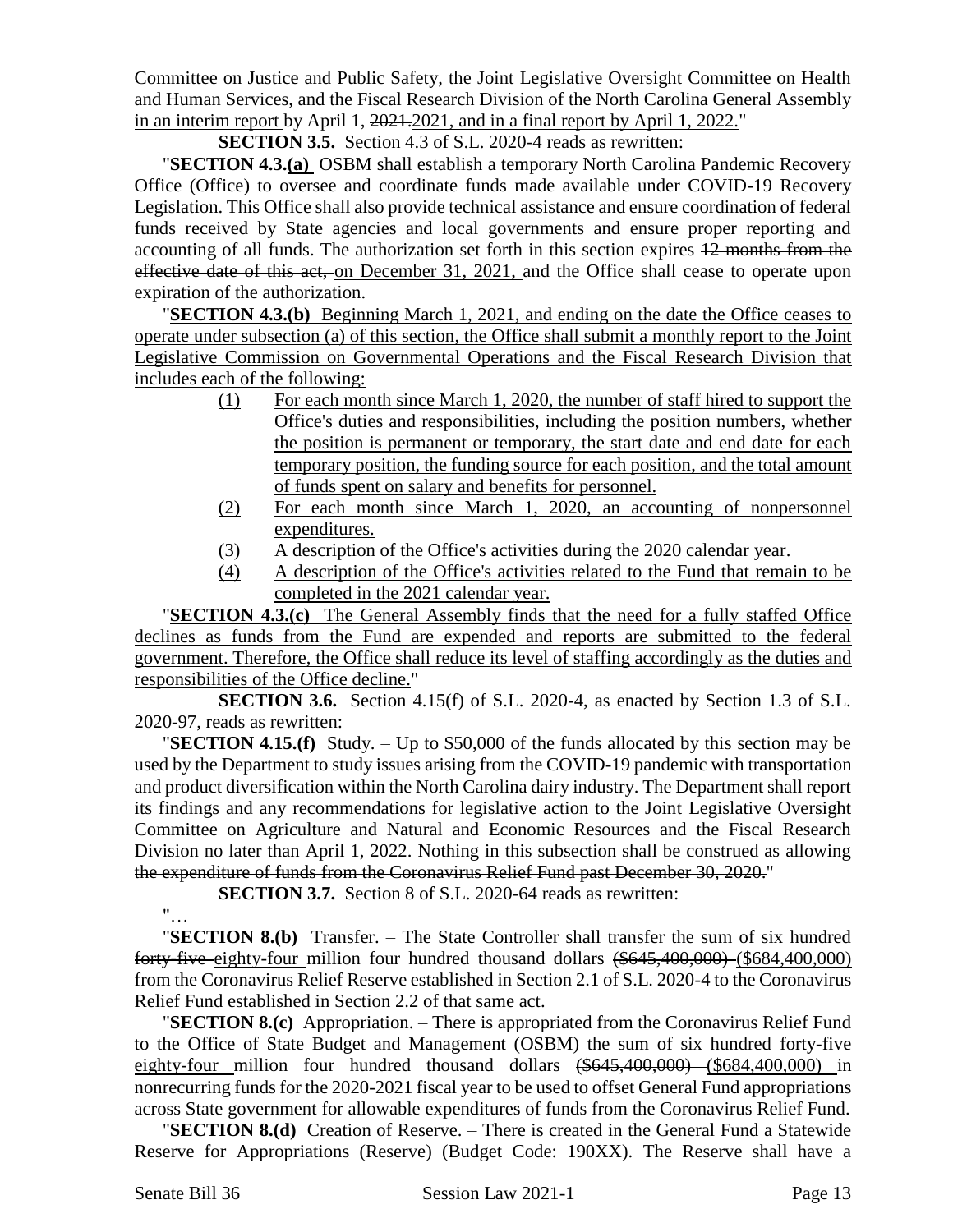beginning negative appropriation balance of six hundred forty-five eighty-four million four hundred thousand dollars (\$645,400,000). (\$684,400,000). By December 30, 2020, June 30, 2021, the Reserve shall have a balance of zero dollars (\$0.00).

…."

**SECTION 3.8.(a)** Section 3.1 of S.L. 2020-4, as amended by Section 1 of S.L. 2020-32, Section 1.1(b) of S.L. 2020-80, and Section 1.1(a) of S.L. 2020-97, reads as rewritten:

"**SECTION 3.1.** Transfer of Funds from Reserves to Relief Fund. – The State Controller shall transfer the sum of two billion three hundred sixty-three-twenty-four million three hundred ninety thousand six hundred forty-six dollars  $(*2,363,390,646)$   $(*2,324,390,646)$  for the 2019-2020 fiscal year from the Reserve established in Section 2.1 of this act, and the sum of three hundred million dollars (\$300,000,000) for the 2019-2020 fiscal year from the Local Government Coronavirus Relief Reserve established in Section 2.3 of this act, to the Fund established in Section 2.2 of this act. All interest earned on funds held in the Reserve shall be transferred to the Coronavirus Relief Fund."

**SECTION 3.8.(b)** Section 3.2 of S.L. 2020-4, as amended by Section 2 of S.L. 2020-32, Section 1.1(c) of S.L. 2020-80, and Section 1.1(b) of S.L. 2020-97, reads as rewritten:

"**SECTION 3.2.** Appropriation of Funds from Relief Fund to OSBM. – There is appropriated from the Fund to OSBM the sum of two billion six hundred sixty-three twenty-four million three hundred ninety thousand six hundred forty-six dollars (\$2,663,390,646) (\$2,624,390,646) in nonrecurring funds for the 2019-2020 fiscal year to be allocated and used as provided in Section 3.3 of this act. The funds appropriated in this section shall not revert at the end of the 2019-2020 fiscal year. Notwithstanding any provision of law to the contrary in this act or any other act appropriating funds from the Fund, funds appropriated from the Fund shall (i) remain available to expend until the deadline established by applicable federal law or guidance and (ii) be returned in accordance with that applicable federal law or guidance if unexpended by that deadline."

**SECTION 3.9.** Section 4(b) of S.L. 2020-27 reads as rewritten:

"**SECTION 4.(b)** There is appropriated from the Coronavirus Relief Fund to the Office of State Budget and Management (OSBM) the sum of twenty-two million dollars (\$22,000,000) in nonrecurring funds for the 2020-2021 fiscal year to be allocated to the Department of Public Instruction to fund an increase in Average Daily Membership (ADM), as reflected in the revised allotted 2020-2021 fiscal year ADM, for low-wealth counties due to the impacts of COVID-19. These funds shall be available for expenditure until the deadline established by applicable federal law and guidance."

**SECTION 3.10.** Section 8(b) of S.L. 2020-79 reads as rewritten:

"**SECTION 8.(b)** Appropriation. – There is appropriated from the Coronavirus Relief Fund to the Office of State Budget and Management (OSBM) the sum of four million eight hundred thousand dollars (\$4,800,000) in nonrecurring funds for the 2020-2021 fiscal year to the Board of Governors of The University of North Carolina to be allocated to the Southern Regional Area Health Education Center (SR AHEC) to be used for residencies in the SR AHEC service areas and for COVID-19 related response activities. These funds shall be available for expenditure until the deadline established by applicable federal law and guidance."

**SECTION 3.11.** Section 4.2D(d) of S.L. 2020-4, as enacted by Section 1.1.(e) of S.L. 2020-80, reads as rewritten:

"**SECTION 4.2D.(d)** Reporting Requirements. – The local school administrative units participating in the pilot shall provide a report by May 1, 2021, to the Office on implementation of the pilot for that school year, including (i) the use of the funds described in subsection (c) of this section, (ii) the number of students impacted by the pilot and the number of students pursing STEM-related CTE career pathways as a result of the pilot, measured by the number of students declaring interest in a career with a chemistry-dependent industry located in North Carolina and the number of students pursuing higher education in a chemistry-related major or technical certification at a school in North Carolina, (iii) demand and feedback by teachers on the use of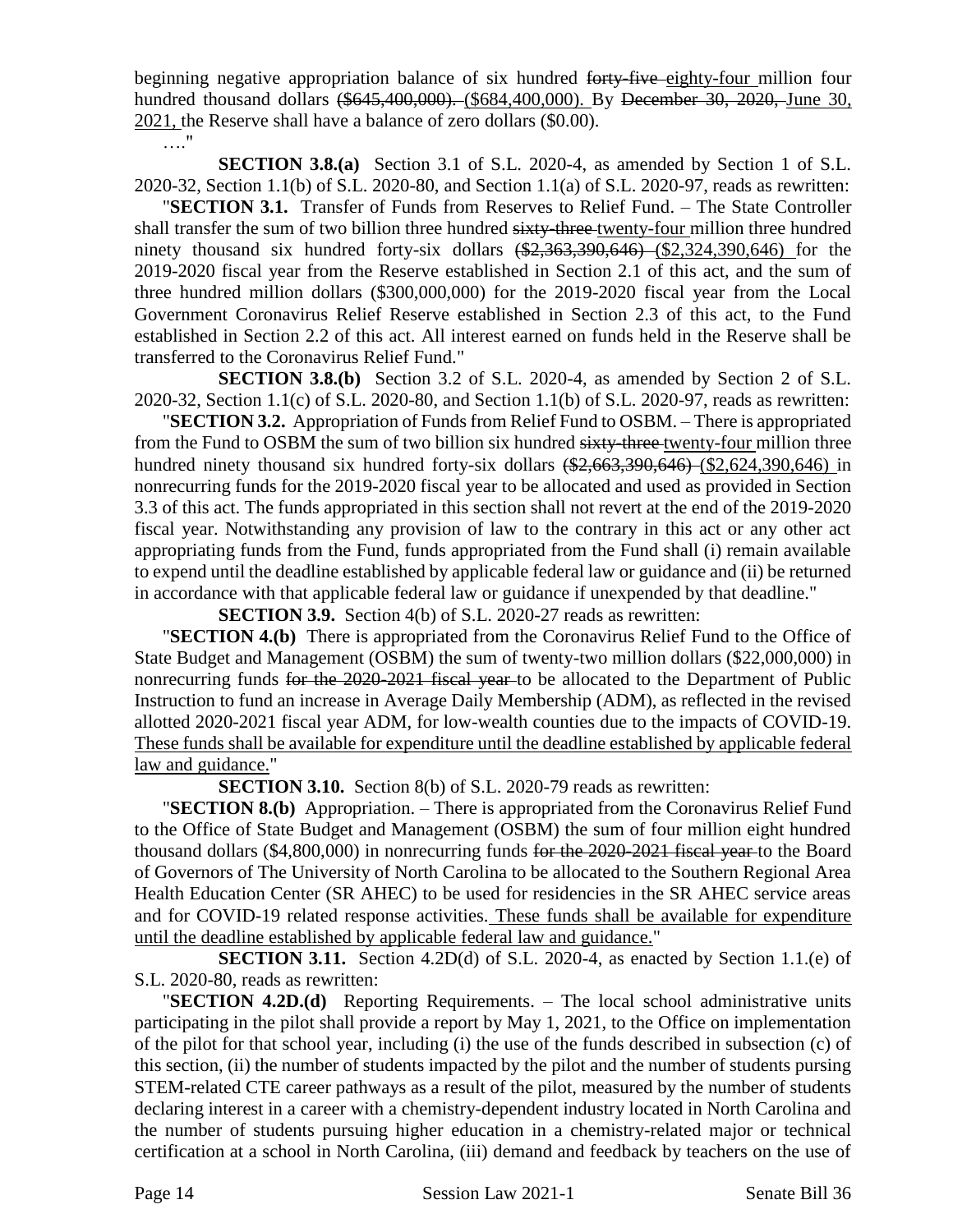the STEM-focused educational technology, and (iv) any other information requested by the Office.

The Office shall provide a report by June 1, 2021, to the <del>Joint Legislative Education</del> Oversight Committee, Joint Legislative Oversight Committee on Agriculture and Natural and Economic Resources, Senate Appropriations Committee on Education/Higher Education; House Appropriations Committee on Education; Senate Appropriations Committee on Agriculture, Natural, and Economic Resources; the House of Representatives Appropriations Committee on Agriculture and Natural and Economic Resources; and the Fiscal Research Division on the implementation of the pilot and the information reported by participating local school administrative units pursuant to this section. The report shall include any data on student outcomes related to implementation of the pilot, the expenditure of funds described in subsection (c) of this section, and recommendations by the Office on modification of the pilot and the need for continued support."

**SECTION 3.12.** Section 1.7(b) of S.L. 2020-97 reads as rewritten:

"**SECTION 1.7.(b)** This section applies to all contracts entered into on or after the date it becomes law and expires on December 30, 2020.31, 2021."

### **GREAT ACT REVISIONS**

**SECTION 4.1.(a)** There is transferred from the General Fund to the State Capital and Infrastructure Fund, established pursuant to G.S. 143C-3-4.1, the sum of thirty-nine million dollars (\$39,000,000) for the 2020-2021 fiscal year.

**SECTION 4.1.(b)** There is appropriated from the State Capital and Infrastructure Fund to the Growing Rural Economies with Access to Technology Fund, established pursuant to G.S. 143B-1373(b), the sum of thirty-nine million dollars (\$39,000,000) for the 2020-2021 fiscal year. Of the funds appropriated in this section, thirty million dollars (\$30,000,000) shall be distributed in the special supplementary grant process established in Section 4.17 of S.L. 2020-4, as amended in this act. The remaining amount shall be used to fund supplementary project grants previously awarded. The funds appropriated in this section shall remain available until expended and shall not revert.

**SECTION 4.2.(a)** Section 4.17(a) of S.L. 2020-4, as enacted by Section 1.3 of S.L. 2020-97, reads as rewritten:

"**SECTION 4.17.(a)** From the funds appropriated in Section 3.3(115) of this act, act, or by any other act enacted during the 2020-2021 fiscal year for this purpose, the Department of Information Technology shall provide a special supplementary grant process to accelerate the provision of broadband access through the Growing Rural Economies with Access to Technology grant program. Grants may be awarded with funds appropriated in this act for applications submitted on or before October 23, 2020. The Department shall post applications no later than October 28, 2020, and shall begin issuing awards no later than November 9, 2020. The Department shall award all grants pursuant to this act on or before December 30, 2020. March 1, 2021. Except as otherwise provided in this Part, notwithstanding any provision of G.S. 143B-1373 to the contrary, the Department may establish a final schedule and process for the special supplementary grant process."

**SECTION 4.2.(b)** Section 4.17(b)(8) of S.L. 2020-4, as enacted by Section 1.3 of S.L. 2020-97, reads as rewritten:

> $\degree$  (8) For the purposes outlined in this act, notwithstanding G.S. 143B-1373(i), the Office shall use the following guidelines in awarding and administering grants:

Applications receiving the highest score shall receive priority status for the awarding of grants pursuant to G.S. 143B-1373. As a means of breaking a tie for applications receiving the same score, the Office shall give priority to the application proposing to serve the highest number of new households or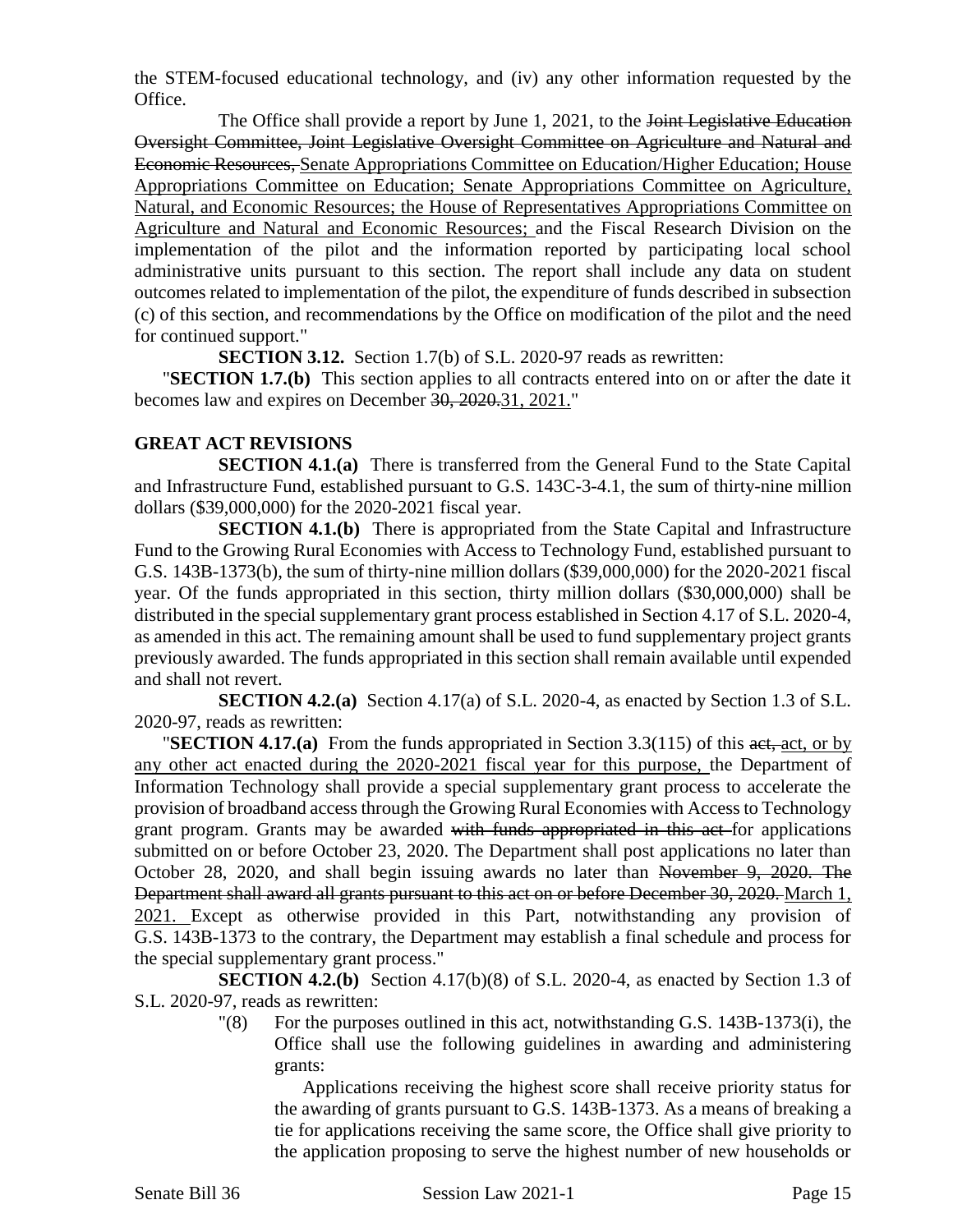businesses at the lowest cost per household or business. Applicants awarded grants shall enter into an agreement with the Office. The agreement shall contain all of the elements outlined in G.S. 143B-1373(d) and any other provisions the Office may require. The agreement shall contain a provision governing the time line and minimum requirements and thresholds for disbursement of grant funds measured by the progress of the project; provided, however, that an applicant awarded a grant shall, upon finalizing the agreement, receive an initial lump sum grant fund disbursement equal to the total grant award amount minus amounts assessed to the grant recipient for the matching requirement in G.S. 143B-1373(j). A grant recipient receiving the initial lump sum disbursement must provide evidence satisfactory to the Office that the recipient is financially solvent and has provided all required documentation to the Office for any prior GREAT grant application or award and an attestation that the matching funds required pursuant to G.S. 143B-1373(j) are available at the time the agreement is executed. the project. At project completion, the grant recipient shall certify and provide to the Office evidence consistent with Federal Communications Commission attestation that either speeds greater than those identified in the application guidelines or the proposed upstream and downstream broadband speeds identified in the application guidelines, and for which a base speed multiplier was awarded pursuant to G.S.  $143B-1373(g)(6)$ , are available throughout the project area prior to any end user connections. A single grant award shall not exceed two million eight hundred thousand dollars (\$2,800,000). No combination of grant awards involving any single county may exceed five million six hundred thousand dollars (\$5,600,000)."

**SECTION 4.2.(c)** The Office of Broadband Infrastructure may limit the number of grant recipients receiving funds appropriated in this act that are also eligible to receive the supplemental grant award authorized in Section 3.14(d) of S.L. 2020-97.

**SECTION 4.2.(d)** Section 3.14(d) of S.L. 2020-97 reads as rewritten:

"**SECTION 3.14.(d)** Notwithstanding the grant amount limitations in G.S. 143B-1373, the Department shall provide a supplementary grant award of fifteen thousand dollars (\$15,000) from the Growing Rural Economies with Access to Technology Fund for each grant project awarded during the 2020-2021 fiscal year that has also received a grant from the Federal Communications Commission Rural Digital Opportunity Fund Auction Phase I. A project may only receive a single supplementary grant award under this subsection."

# **NEW FEDERAL GRANTS FOR VACCINES, RENTAL ASSISTANCE, AND EDUCATION**

**SECTION 5.(a)** Funds received from federal grants authorized under the Consolidated Appropriations Act, 2021, P.L. 116-260, for COVID-19 Vaccine Preparedness (Division M, Title III), for Elementary and Secondary School Emergency Relief Fund II (Division M, Title III), and for Emergency Rental Assistance (Division N, Title V) are appropriated in the amounts provided in the notification of award from the federal government or any entity acting on behalf of the federal government to administer the federal funds.

**SECTION 5.(b)** The programs and grant amounts in the schedule set forth in this subsection are estimates of North Carolina's allocations from the Consolidated Appropriations Act, 2021, P.L. 116-260, for the programs listed in this subsection to be deposited in the State's Treasury and administered by the responsible agency. The responsible agencies may, with approval of the Director of the Budget, spend funds in the amounts received from the federal grants in this schedule. Positions created with such funds shall terminate at the earlier of the funds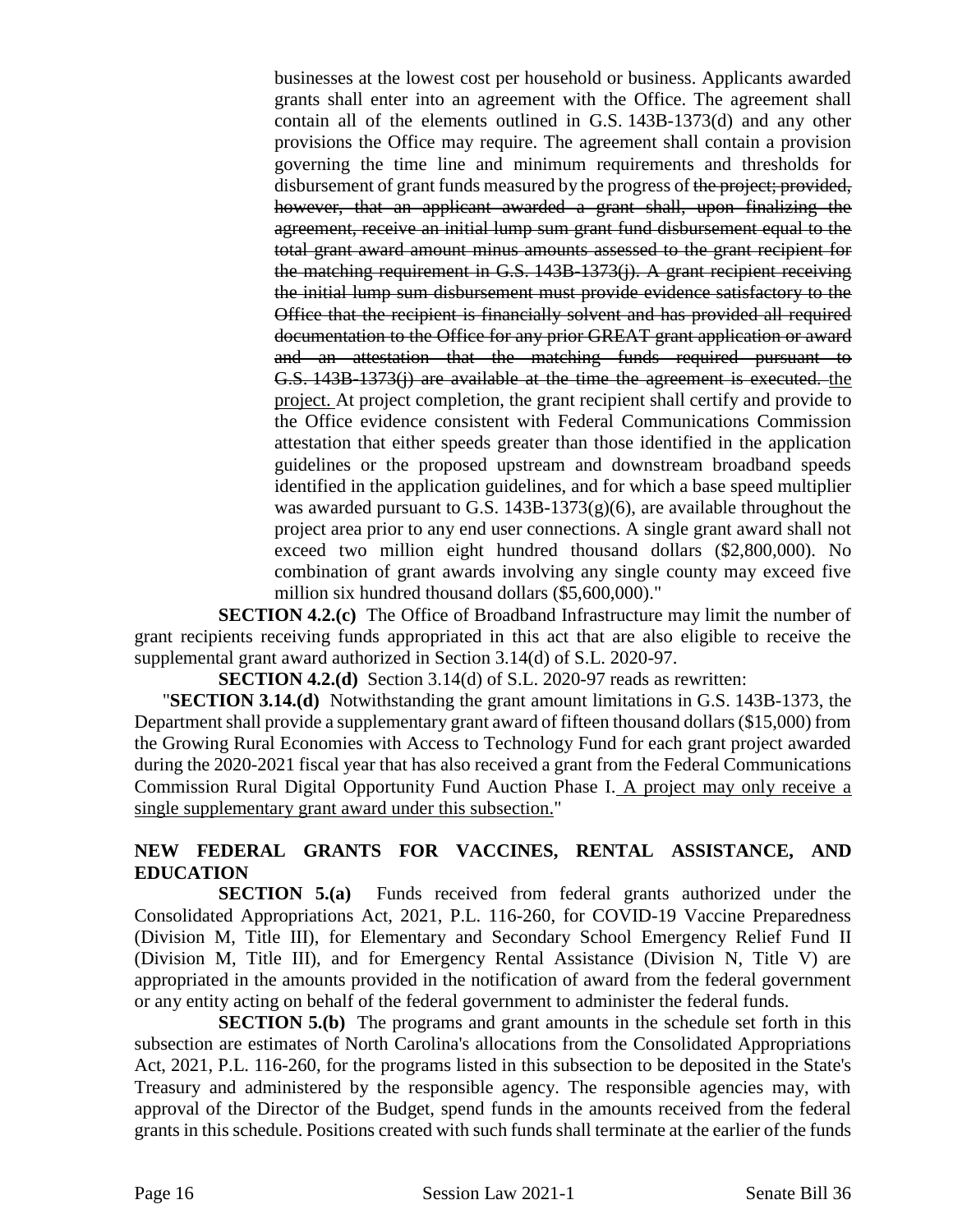being fully expended or the deadline established by applicable federal law and guidance for use of the funds.

| Program (Responsible Agency)                                     | Amount          |
|------------------------------------------------------------------|-----------------|
| <b>COVID-19 Vaccine Preparedness</b>                             |                 |
| (Department of Health and Human Services)                        | \$94,768,784    |
| Elementary and Secondary School Emergency Relief Fund II         |                 |
| (Department of Public Instruction)                               | \$1,602,591,000 |
| <b>Emergency Rental Assistance</b>                               |                 |
| (Office of Recovery and Resiliency, Department of Public Safety; |                 |
| Office of State Budget and Management)                           | \$546,597,070   |
| <b>Total Estimated Funding</b>                                   | \$2,243,956,854 |

**SECTION 5.(c)** The use of federal grant funds received under this section shall be detailed in quarterly reports as provided in this subsection. A report required under this subsection shall include the amount of federal funds received; the amount of grant funds expended; how the funds were used, including program information such as number of people served and geographic distribution; the amount spent on administration; and the amount of funds that remained unspent. In addition, a report required under this subsection shall provide the number of full-time equivalent (FTE) positions established with funds received and, for each FTE established, a position number, position status, date the position was established, hire date, and date on which the position is to be abolished. The requirement to submit a report under this subsection shall end upon submission of the final report from each entity that receives federal grant funds under this section, which shall be no later than 90 days from the date the grant period ends for the relevant funds. The required quarterly report, the reporting entity, and the timing are as follows:

- (1) Each public school unit receiving federal grant funds under this section, beginning March 1, 2021, shall submit the report to the Department of Public Instruction. The Department of Public Instruction, beginning April 1, 2021, shall collate and submit the reports into a single, consolidated report to the Joint Legislative Commission on Governmental Operations and the Fiscal Research Division.
- (2) Each State agency or department receiving federal grant funds under this section, beginning April 1, 2021, shall submit the report to the Joint Legislative Commission on Governmental Operations and the Fiscal Research Division.

**SECTION 5.(d)** The appropriation of funds under this section does not obligate the State or create an ongoing obligation of the State for future appropriations for programs or other purposes for which the funds shall be used.

# **EFFECTIVE DATE**